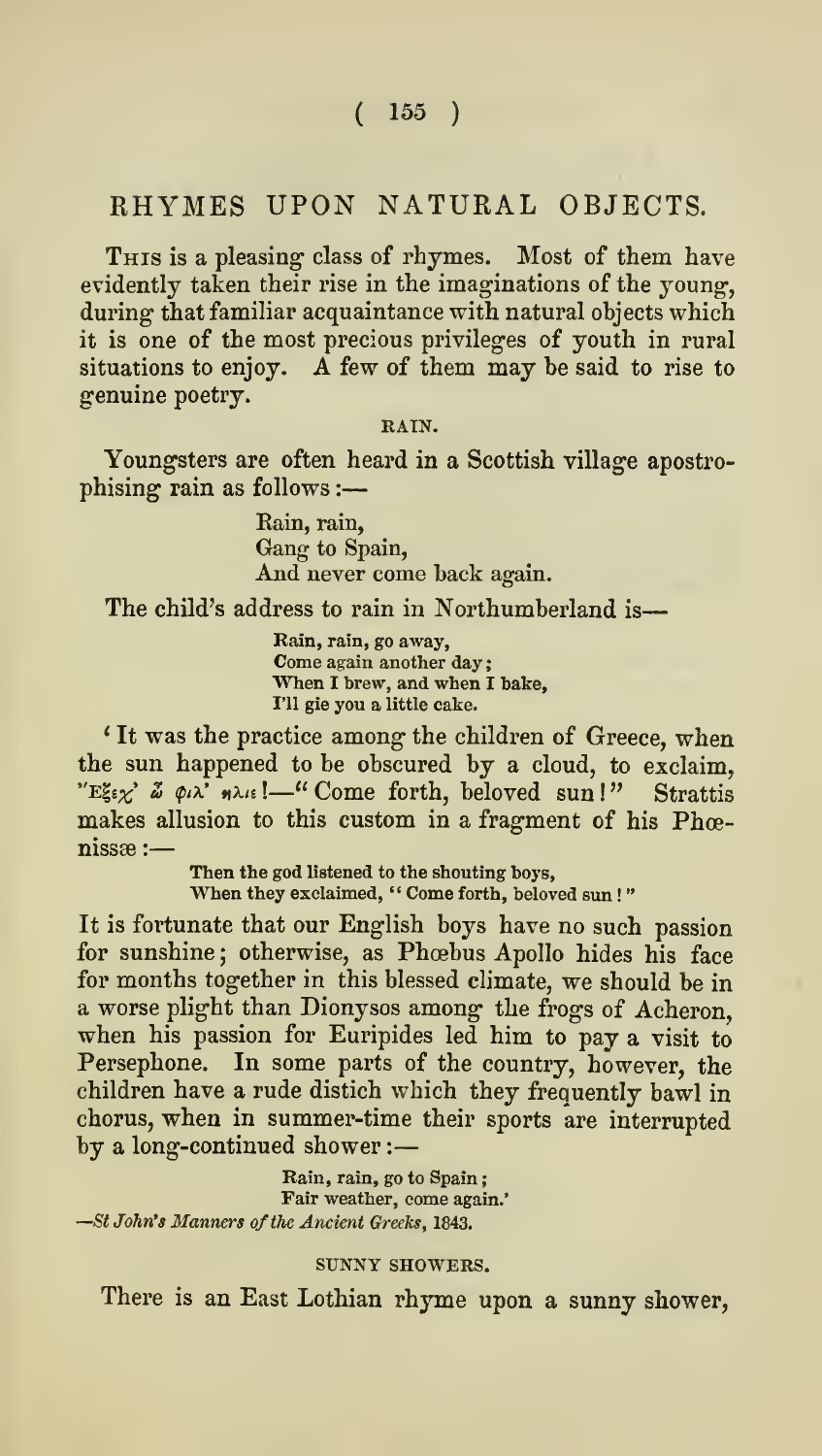which, I must confess, is melody to my ears. It is shouted by boys when their sport is interrupted by that peculiar phenomenon :

> Sunny sunny shower Come on for half an hour; Gar a' the hens cower, Gar a' the sheep clap ; Gar ilka wife in Lammermuir Look in her kail-pat.

The presumed reason for looking in the kail-pot must be readily understood by many. The rain generally drives down some particles of soot from a wide chimney of the old cottage fashion of Scotland. The pot, simmering on the fire with its lid half-raised, is of course apt to receive a few of these, which it is the duty of the good dame to look for and remove.

#### THE RAINBOW.

Our boys, when they see heaven's coloured arch dis played, cry in chorus

> Eainbow, rainbow, rin away hame, The cow's to calf, the yowe's to lamb.

Or,

Eainbow, rainbow, Rin away hame; Come again at Martinmas, When a' the corn's in.

#### SNOW.

When snow is seen falling for the first time in the season, the youngsters account for it in the following- poetical way:

> The men o' the East Are pyking their geese. And sending their feathers here away, here away!

#### HAIL.

Rain, rain, rattle-stanes, Dinna rain on me ; But rain on Johnnie Groat's house, Far o'er the sea.

Sung during a hail shower.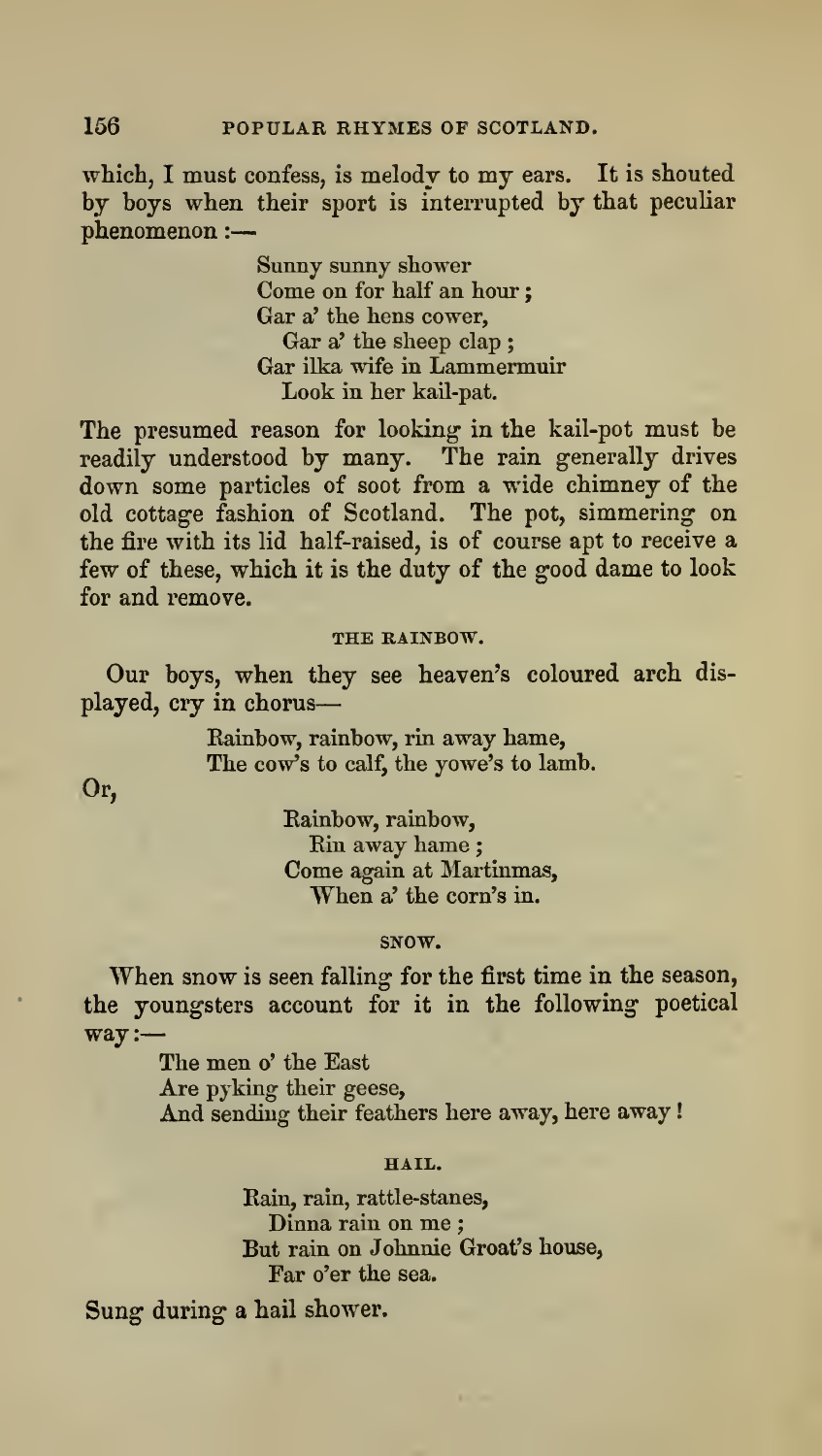# WILL O' THE WISP.

A child's rhyme on this object in Ayrshire Spunky, Spunky, ye're a jumpin' light. Ye ne'er tak hame the school weans right: But through the rough moss, and o'er the hag-pen, Ye drown the ill anes in your watery den !

#### WIND.

In a similar strain of metaphor is their riddle on a high wind—

> Arthur o' Bower has broken his bands, And he's come roaring owre the lands; The king o' Scots, and a' his power, Canna turn Arthur o' Bower.

### MIST.

In an enigmatical couplet on mist, there is the same turn for idealisation

Banks fou,\* braes fou,

Gather ye a' the day, ye'll no gather your neivest fou.

# A STAR.

The metaphorical character and melodiousness of the fol lowing never fail to delight children :

> I had a little sister, they called her Peep-Peep, She waded the waters so deep, deep, deep ; She climbed up the mountains so high, high, high ; And, poor little thing, she had but one eye !

## THE MOON.

The following is in a less elegant, but not less fanciful style. It alludes to the Man in the Moon, who, according to a half-jesting fiction, founded upon afact mentioned in Exodus, is said to have been placed there by way of punish ment, for gathering sticks on the Sabbath day. The allu sion to Jerusalem pipes is curious : Jerusalem is often applied, in Scottish popular fiction, to things of a nature above this world :

> I sat upon my houtie croutie,#<br>I lookit owre my rumple routie,\$ And saw John Heezlum Peezlum, Playing on Jerusalem pipes.

\* Full. + Hands.  $\qquad$  + Hams. § The haunch.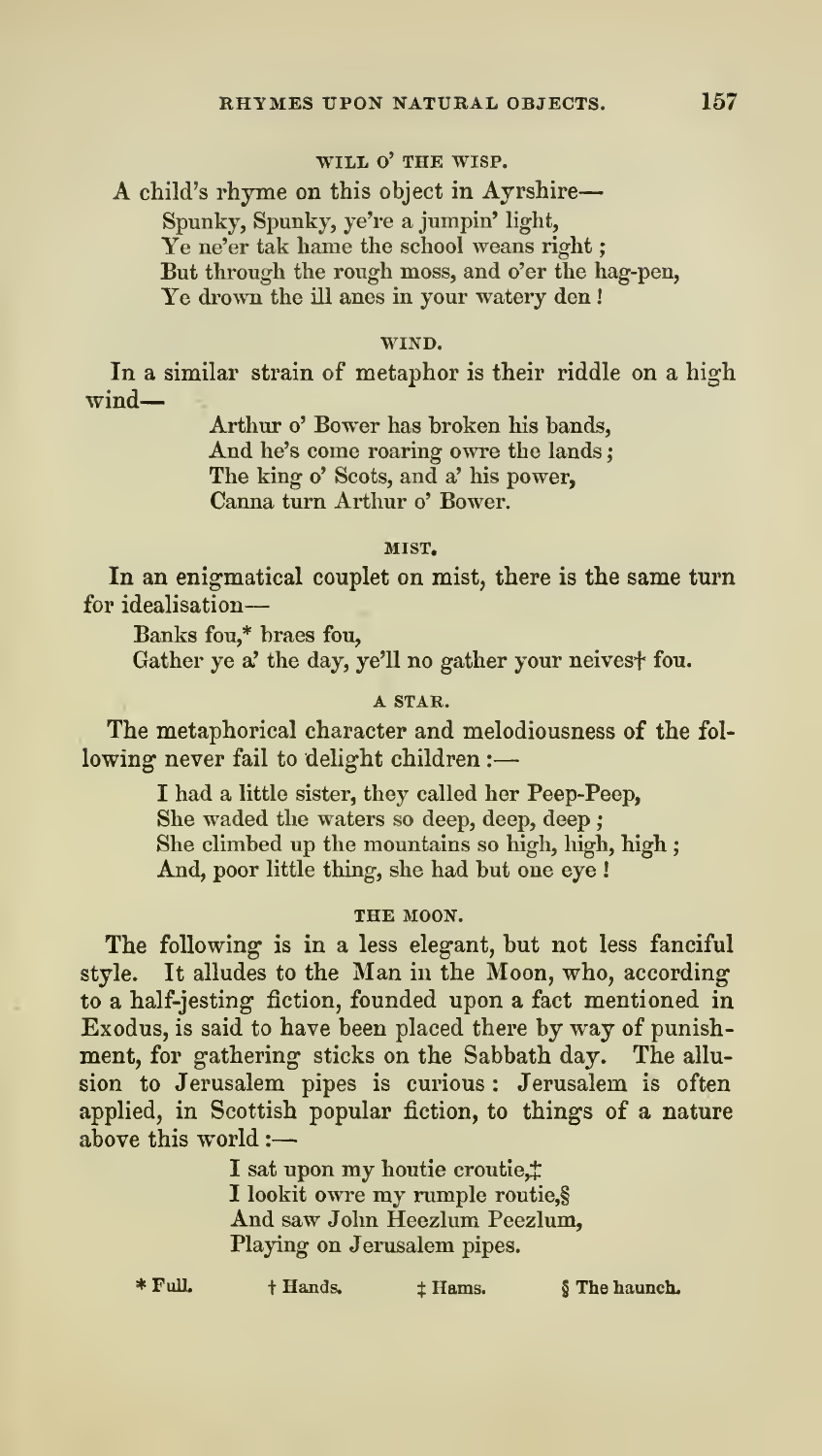# THE CAT'S SONG.

A nursery gloss upon the purring of the cat-

Dirdum drum, Three threads and a thrum, Thrum gray, thrum gray !\*

# THE MOUSE.

A nursery invitation to the mouse, not always quite honest

> Mousie, mousie, come to me, The cat's awa frae hame; Mousie, mousie, come to me, I'll use you kind, and mak you tame.

## THE BAT.

To this animal, as it flits ahout in the evening, the hoys throw up their caps, crying, as if in expectation of their wish being realised

Bloody, bloody bat, Come into my hat

#### THE ADDER.

The inability of the adder to bite through woollen cloth seems to be what has given rise to the following, called TJie — Adder's Aith:-

I've made a vow, and I'll keep it true,

That I'll never stang man through guid sheep's woo'.

#### THE WREN.

Some of the rhymes on birds are the most poetical of all those that refer to animate objects. The minds of young people, and of a nation in its earlier stages, are apt to be interested, to an unusual degree, in this beautiful class of created beings. Accordingly, we find more verses, and those in many cases much more pleasing, upon birds, than upon any other department of the animal kingdom. What, for instance, could be more poetical than the puerile malediction upon those who rob the nest of the wren—<sup>a</sup> bird

\* There is an English rhyme on the plant Marum to the following effect :-

If you set it, The cats will eat it: If you sow it, The cats will know it.

CAS. M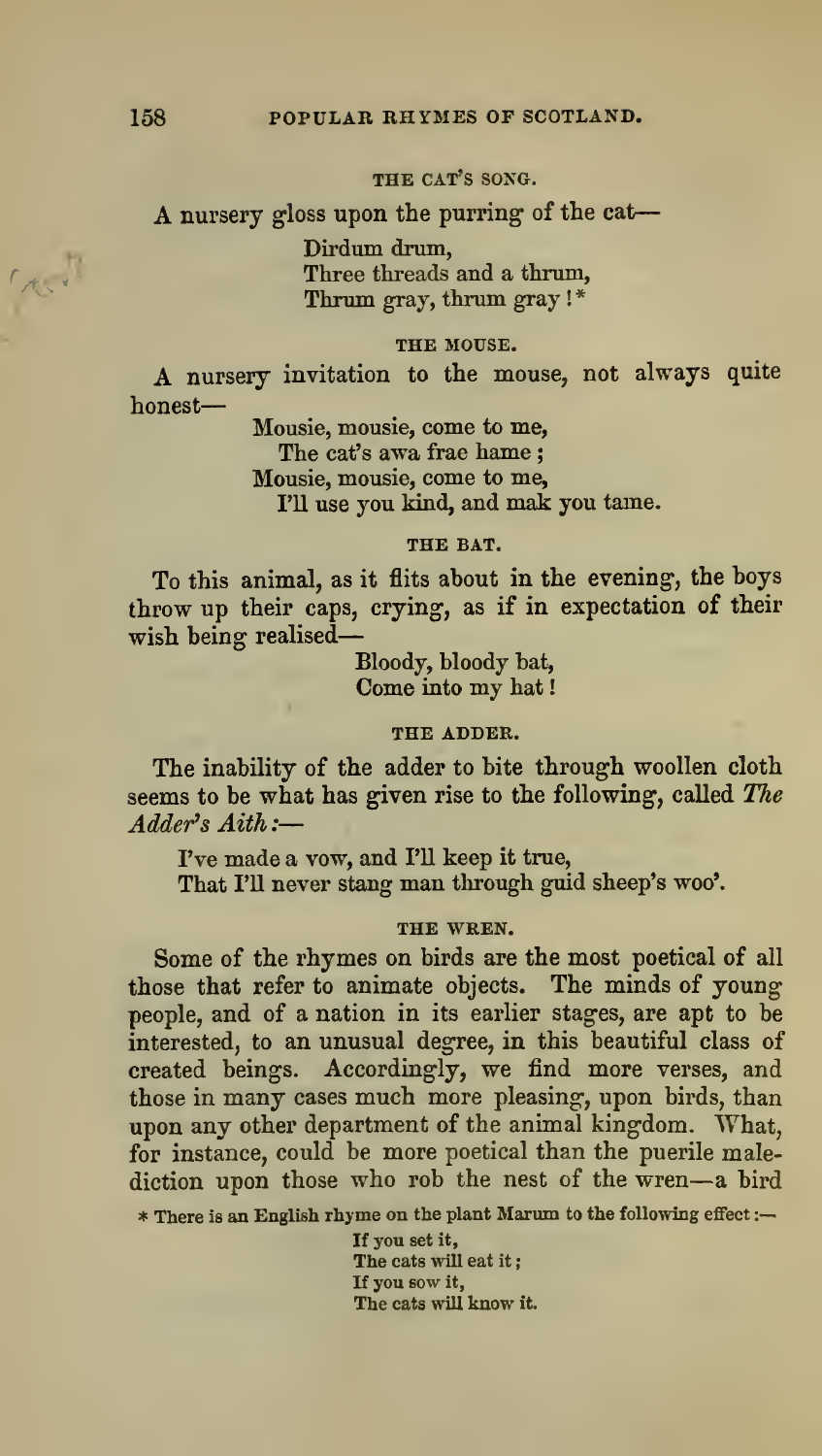considered sacred, apparently on account of its smallness, its beauty, and its innocence?

> Malisons, malisons, mair than ten, That harry the Ladye of Heaven's hen

For such is the title given to the wren by boys—even when engaged in the unhallowed sport of bird-nesting ; on which occasions they may be heard singing this rhyme at the top of their voices. There is another popular notion respecting the wren-namely, that it is the wife of the robin redbreast, but at the same time the paramour of the ox-e'e or tom-tit. Upon this idea is grounded acurious allegorical song in Herd's Collection, to the tune of Lennox' Love to Blantyre :

> \* The Wren she lyes in care's bed. In care's bed, in care's bed ; The Wren she lyes in care's bed, In meikle dule and pyne, O. When in cam Robin Redbreist, Redbreist, Redbreist, When in cam Robin Redbreist, Wi' suecar-saps and wine, O, " Now, maiden, will ye taste o' this. Taste o' this, taste o' this; Now, maiden, will ye taste o' this ?'Tis succar-saps and wine, O." " Na, ne'er a drap, Robin, Robin, Robin Na, ne'er a drap, Robin, Though it were ne'er so fine, O." " And Where's the ring that <sup>I</sup> gied ye, That I gied ye, that I gied ye;

And Where's the ring that <sup>I</sup> gied ye. Ye little cutty quean, O?'

" <sup>I</sup> gied it till an ox-e'e. An ox-e'e, an ox-e'e;<br>I gied it till an ox-e'e,

A true sweitheart o' mine, O." ' \*

In reference to this matrimonial alliance between the robin and wren, and also to their sacred character, the boys have the following distich :

> The robin and the wren Are God's cock and hen.<sup>+</sup>

\* In Herd, ' a sodger ' is given instead of ' an ox-e'e.'

<sup>t</sup> Mr Hone gives <sup>a</sup> Warwickshire rhyme to the same effect :

\* The robin and the wren

Are God Almighty's cock and hen

The martin and the swallow

Are God Almighty's bow and arrow.'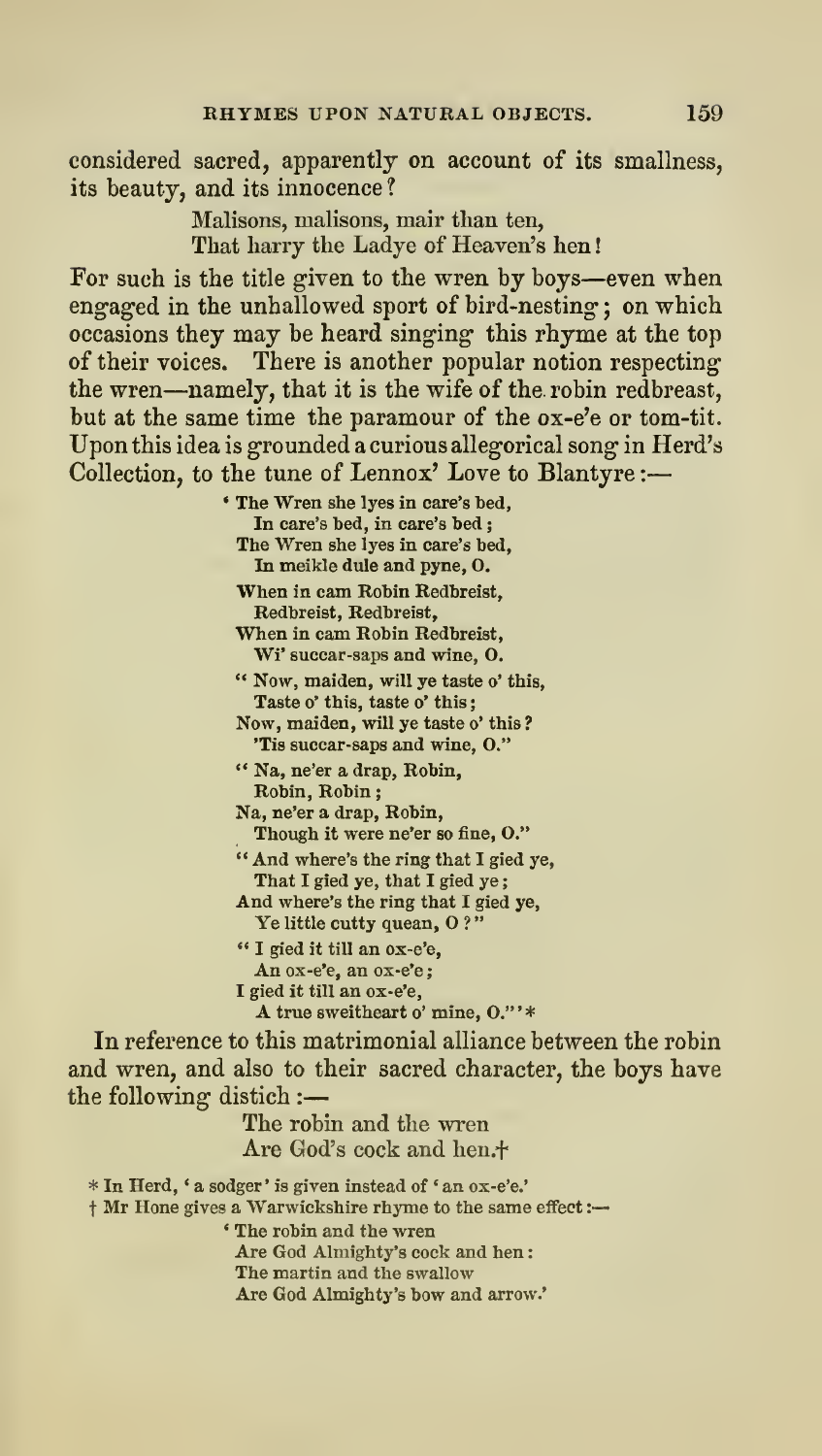They are also included in a list of birds whose nests it is deemed unlucky to molest

The laverock\* and the lintie,+

The robin and the wren:

If ye harry their nests,

Ye'll never thrive again.

In England, where one of the above rhymes is varied thus

Robinets and Jenny Wrens Are God Almighty's cocks and hens—

the tradition is, that if the nests of these birds are robbed, the cows will give bloody milk.

There is, after all, in Scotland, a quatrain in which the robin and the wren are treated, in their conjugal character, very much as other mortals are among satirical writers. As a description of <sup>a</sup> squabble between man and wife, in <sup>a</sup> small way, it is not amiss

> The robin redbreast and the wran, Coost out about the parritch-pan ; And ere the robin got a spune, The wran she had the parritch dime.

## THE STOXE-CHAT.

The stone-chat, which is commonly called in Scotland the stane-chacker, is exempted from the woes and pains of harrying, but only in consequence of a malediction which the bird itself is supposed to be always pronouncing. The Galloway version of this malison is subjoined :

> Stane-chack Deevil tak !They wha harry my nest Will never rest, Will meet the pest! De'il brack their lang back Wha my eggs wad tak, tak !

In some districts of Scotland, there is an aversion to the stone-chat, on account of a superstitious notion that it contains a drop of the devil's blood, and that its eggs are hatched by the toad.

#### THE LAPWING.

The dolorous cry of the lapwing, called in Scotland the

\* Lark. the transfer that the term is the term of the term in the term in the term is the term in the term in the term in the term in the term is the term in the term in the term in the term in the term is the term in the

Treed

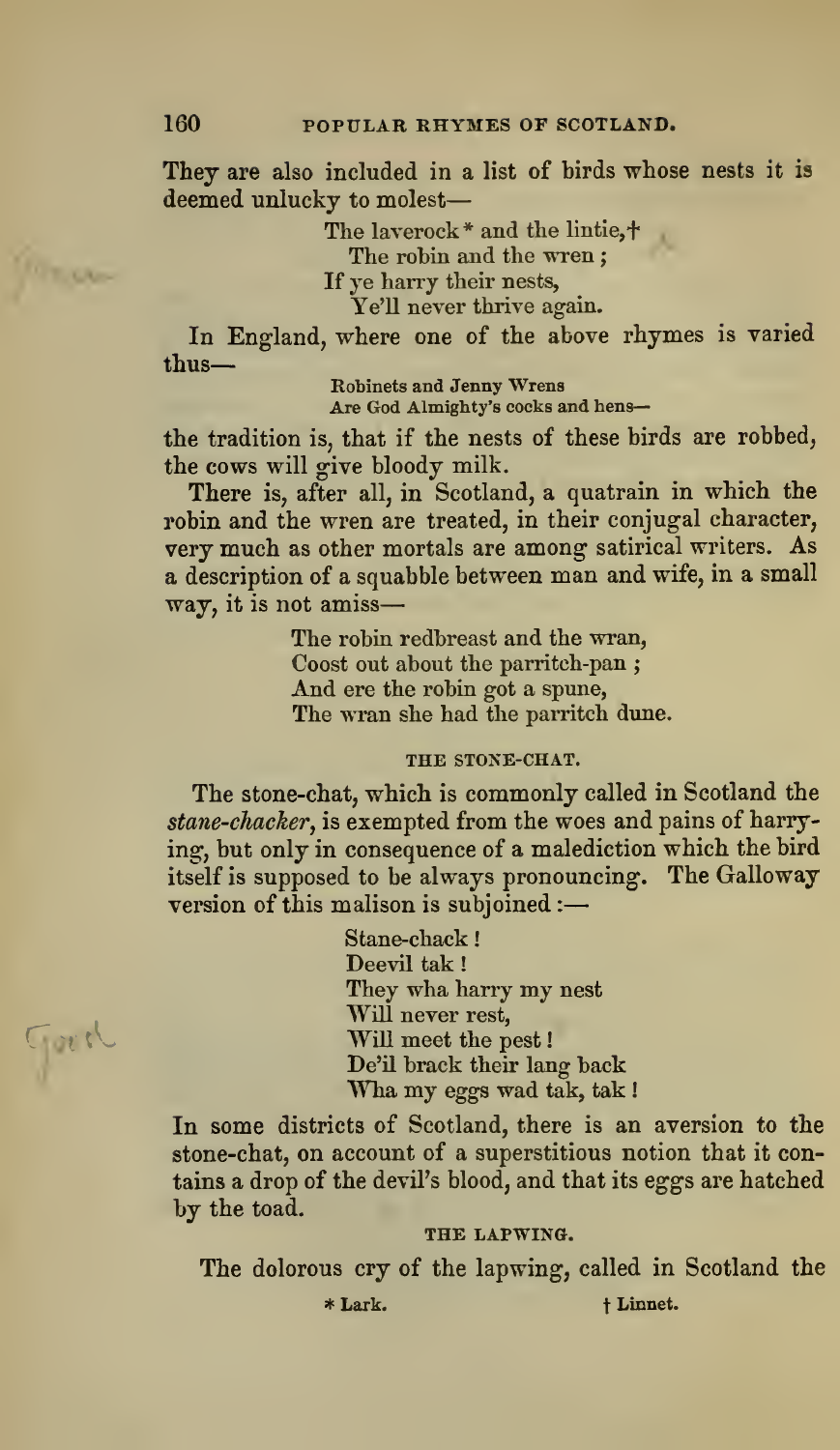peese-weep, has attracted the attention of children, and been signified in one of their rhymes-

> Peese-weep—peese-weep Harry my nest, and gar me greet

In the north, where the lapwing- is called the teuchit, the boys' rhyme is

> Thieves geit—thieves geit! Harry my nest, and awa' wi't!

These rhymes have at least the merit of being very appropriate to the character of the bird. The lapwing makes itsnest upon the ground, in lonely and desolate situations; and when any human being approaches, it comes flying near, with its wailing peevish cry, resembling the words, Who are you? and endeavours, by fluttering hither and thither, to lead the intruder away from its lowly home. In certain parts of Scotland, there is a traditionary anti pathy to the bird, and it is held as unlucky, on account of its having sometimes served, during the *persecuting*<br>times, to point out the retreats of the unfortunate Presbyterians, who had, for conscience' sake, made themselves its companions on the wild.

> Quick they disperse, to moors and woodlands fly, And fens that hid in misty vapours lie ; But though the pitying sun withdraws his light, The lapwing's clamorous whoop attends their flight : Pursues their steps where'er the wanderers go, Till the shrill scream betrays them to the foe.

Poor bird ! where'er the roaming swain intrudes On thy bleak heaths and desert solitudes. He curses still thy scream, thy clamorous tongue. And crushes with his foot thy moulting young: In stern vindictive mood, he still recalls The days, when, by thy mountain waterfalls, Beside the streams with ancient willows gray. Or narrow dells, where drifted snow-wreaths lay. And rocks that shone, with fretted ice-work hung, The prayer was heard, and Sabbath psalms were sung.

Leyden's Scenes of Infancy.

# lenth.  $\sqrt{\hbar \omega}$  THE SEA-GULL.

Sea-gull, sea-gull, sit on the sand, It's never good weather when you're on the land.

#### THE CHAFFINCH.

The plaintive note of the *sheelfa* or *sheely* (chaffinch) is vol. VII.  $\kappa$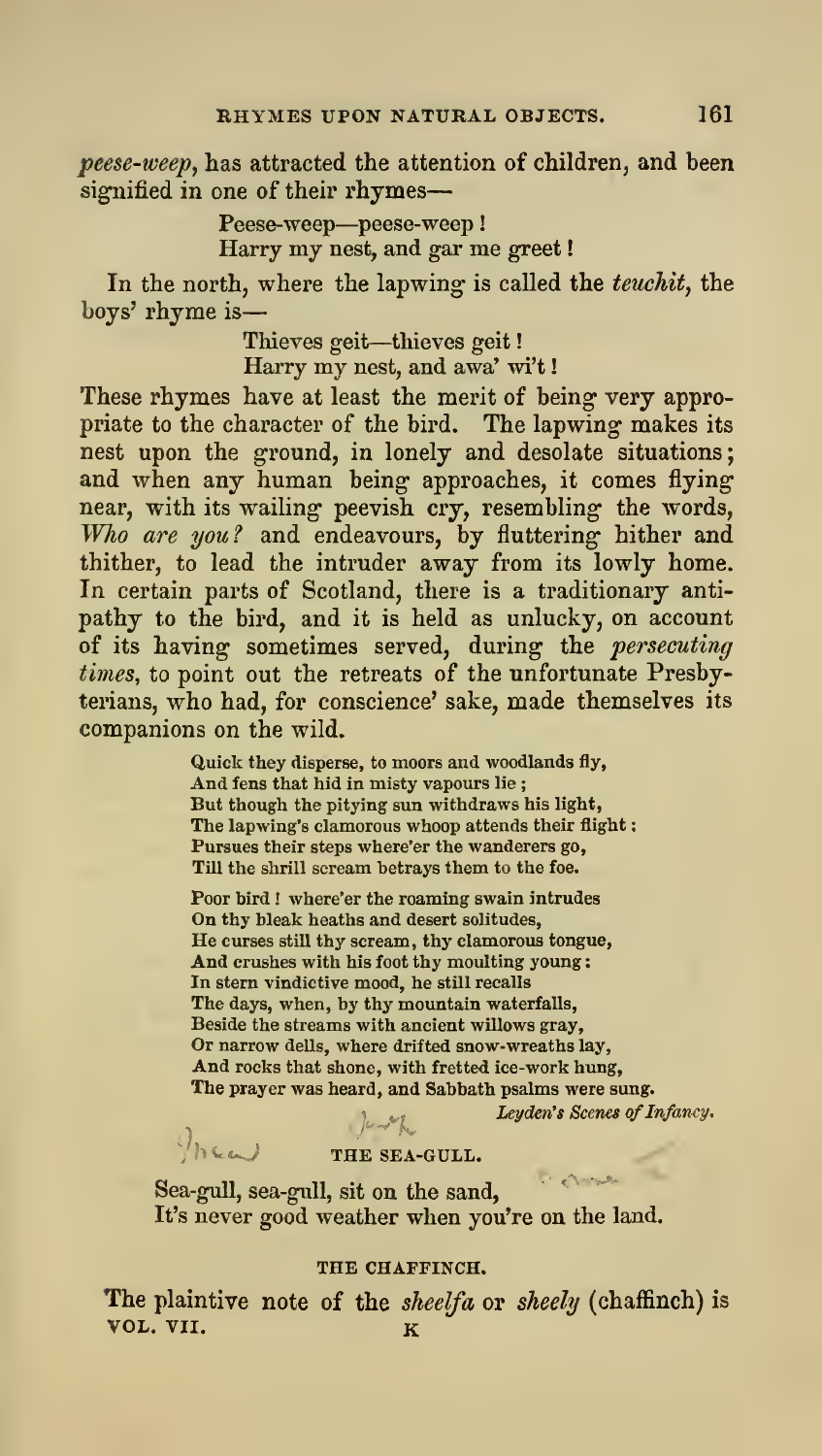interpreted as a sign of rain. When, therefore, the boys hear it, they first imitate it, and then rhymingly refer to the expected consequences-

Weet—weet

Dreep—dreep!

Of these glosses upon bird cries, there are some English examples not familiar in Scotland. The hooting of the owl elicits

To-whoo—to-whoo Cold toe-toe!

The cooing of the wood-pigeon produces

Take two-o coo, Taffy! Take two-o coo, Taffy !

Alluding, it appears, to a story of a Welshman, who thus interpreted the note, and acted upon the recommendation by stealing two of his neighbours' cows.

Montagu, in his Ornithological Dictionary, gives a Suffolk myth on the cry of the pigeon—whose nest, it may be remarked, is merely a layer of cross twigs, through which the eggs can be seen from below. ' The magpie, it is said, once undertook to teach the pigeon how to build a more substantial and commodious dwelling ; but instead of being a docile pupil, the pigeon kept on her old cry of " Take two, Taffy ! take two !" The magpie insisted that this was a very unworkmanlike manner of proceeding, one stick at a time being as much as could be managed to advantage; but the pigeon reiterated her " two, take two," till mag, in a violent passion, gave up the task, exclaiming, " <sup>I</sup> say that one at a time's enough; and if you think otherwise, you may set about the work yourself, for <sup>I</sup> will have no more to do with it." Since that time, the wood-pigeon has built her slight platform of sticks, which certainly suffers much in comparison with the strong substantial [and covered in] structure of the magpie.'

### THE YELLOW HAMMER.

This beautiful little bird (Emberiza citrinella), which has the further merit of being very familiar in its bearing towards man, is the subject of an unaccountable supersti tious notion on the part of the peasantry (in England as well as in Scotland), who believe that it drinks a drop, some say three drops, of the devil's blood each May morning,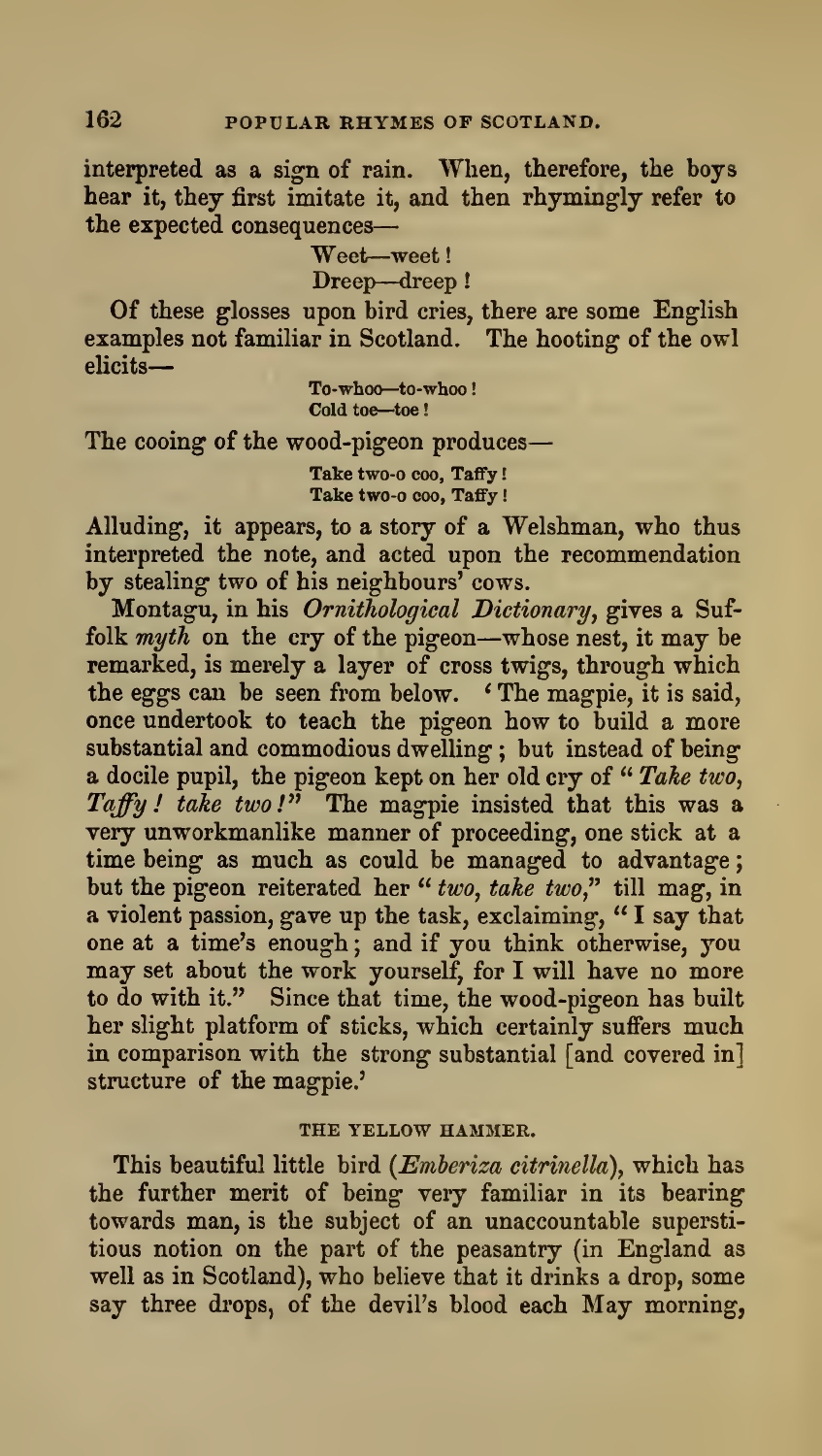some say each Monday morning. Its nest, therefore, receives less mercy than that of almost any other bird. Its somewhat extraordinary appearance, all of one colour, and that an unusual one in birds, is the only imaginable cause of the antipathy with which it is regarded. The boys of our own northern region, who call it the yellow yorling or yite, address it in the following rhyme of reproach :

> Half a paddock, half a toad, Half a yellow yorling Drinks a drap o' the deil's bluid Every May morning.

The boys give the following as an imitation of the whistle of the yellow yorling :

> Whetil-te, whetil-te, whee Horry my nest, and the deil '11 tak ye !

In England, the following is given by the cowboys as its song, no doubt, says Mr Main,\* from their own feel ings :—



#### THE LARK.

Larikie, Larikie, lee Wha'll gang up to heaven wi' me ? No the lout that lies in his bed, No the doolfu' that dreeps his head.

The country people have a pretty fancy, that if you wish to know what the lark says, you must lie down on your back in the field and listen, and you will then hear him say

> Up in the lift go we, Te-hee, te-hee, te-hee, te-hee ! There's not a shoemaker on the earth, Can make <sup>a</sup> shoe to me, to me ! Why so, why so, why so ? Because my heel is as long as my toe

\* Loudon's Magazine of Natural History, iv.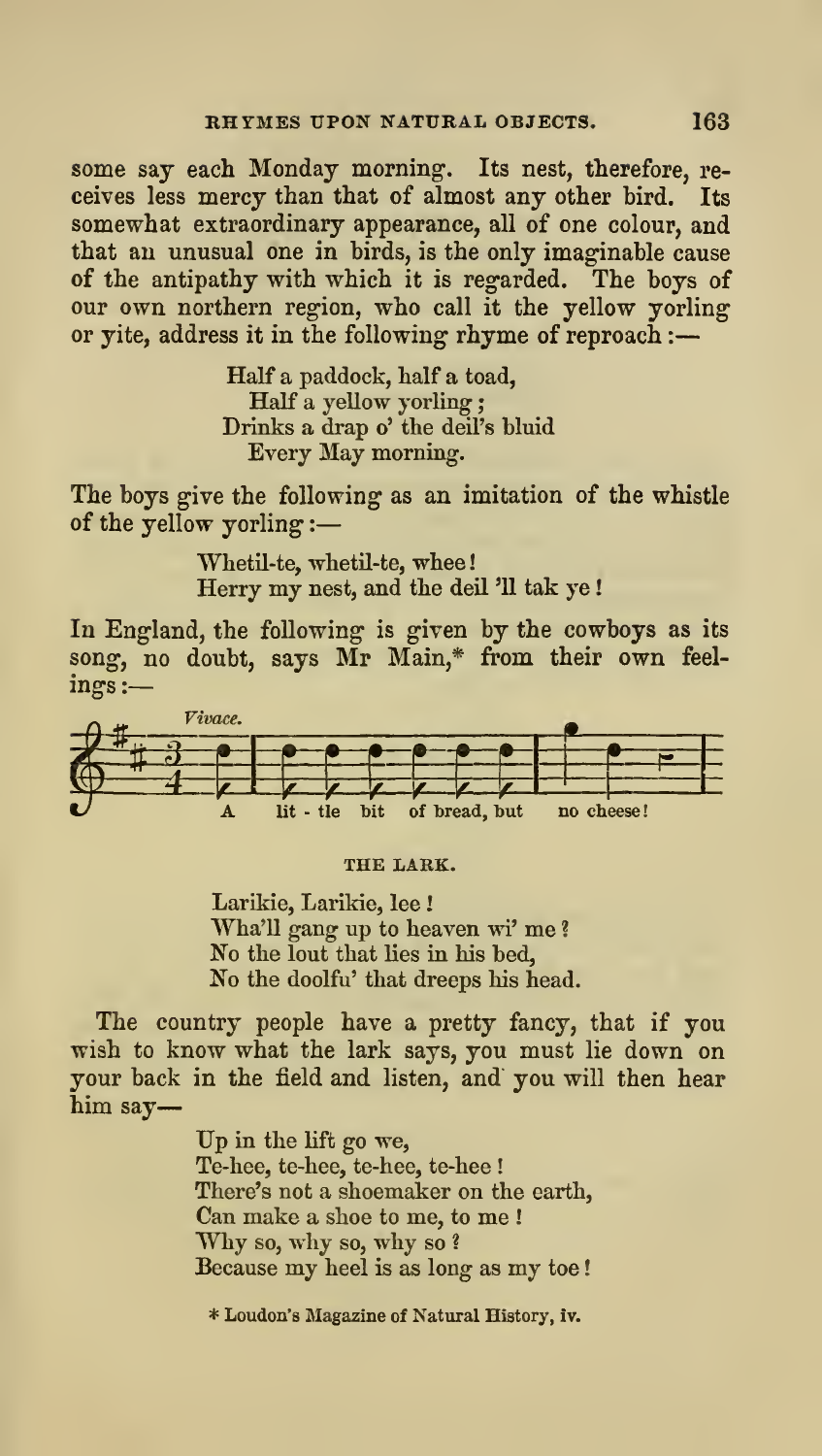$\sim$  sacks now and  $\sim$ make his voice clear nel never crites Cuckov 7 SECTUATE OF THE POPULAR RHYMES OF SCOTLAND.

> •^ 'X^:"

**Call** 

#### THE CUCKOO.

. .

The cuckoo's a bonny bird, He sings as he flies ; He brings us good tidings ; He tells us no lies.

He drinks the cold water,<br>To keep his voice clear; And he'll come again In the spring of the year.

In an English version of this ditty, ' He sucks little birds' eggs' is the beginning of the second verse. The fact thus alleged has lately been questioned by naturalists. Perhaps it is not altogether unfounded; but certainly insects and larvæ form the staple of the food of this, as of most British birds of the same order.

The boys of South Britain have a rhyme involving the whole summer's history of the cuckoo :

> In April, The cuckoo shows his bill; In May, He sings all day; In June, He alters his tune; In July, He prepares to fly; Come August, Go he must.

The Germans connect the cuckoo with good weather, and countrymen do not like to hear it before June, because, they say, the sooner he comes, the sooner will he go. Boys in that country, on hearing the cuckoo for the first time, cry, 'Cuckoo, how long am I to live?' They then count the cuckoo's cries, by the number of which they judge of the years yet to be allowed to them.

#### SEA BIRDS.

Ray hands down to us a rhyme popular in his day respecting the birds which nestle on the Bass

> The scout, the scart, the cattiwake, The solan goose sits on the laik Yearly in the spring.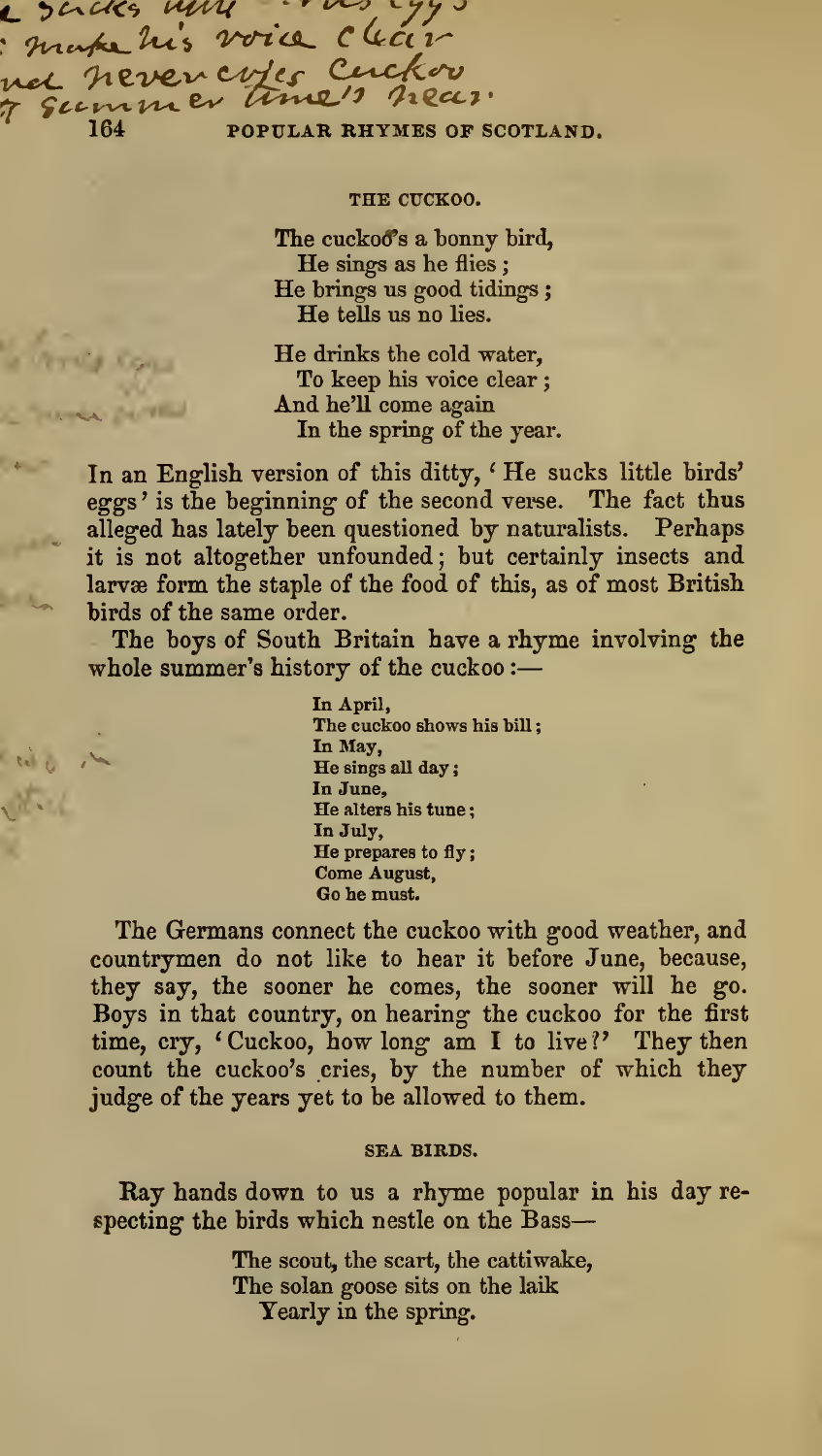#### WILD GEESE.

On seeing wild geese on the wing, the boys cry at the top of their voices

> Here's <sup>a</sup> string o' wild geese, How mony for <sup>a</sup> penny ? Ane to my lord,<br>And ane to my lady : Up the gate and down the gate, They're a' flown frae me !

### THE SEVEN SLEEPERS.

The bat, the bee, the butterfly. The cuckoo, and the swallow, The heather-bleet and corncraik,\* Sleep a'in a little holie.

This rhyme, and the term Seven Sleepers, applied to the animals enumerated, form a curious memorial of a rustic fallacy respecting the migratory birds—which, strange to say, was not abandoned even by naturalists till a very recent period.

## THE ROOK.

On the first of March, The craws begin to search; By the first o' April, They are sitting still: By the first o' May, They're a' flown away ; Croupin' greedy back again, Wi' October's wind and rain.

#### THE CORBIE.

The rapacious and unsocial character of the carrion crow, and the peculiar sounds of its voice, have given rise to curious notions respecting it among the rustic classes. The lonely shepherd who overhears a pair croaking behind a neighbouring hillock or enclosure, amuses his fancy by forming regular dialogues out of their conversation—thus, for instance :

A hoggie dead ! <sup>a</sup> hoggie dead ! <sup>a</sup> hoggie dead Oh where ? oh where ? oh where ?

\* The rail.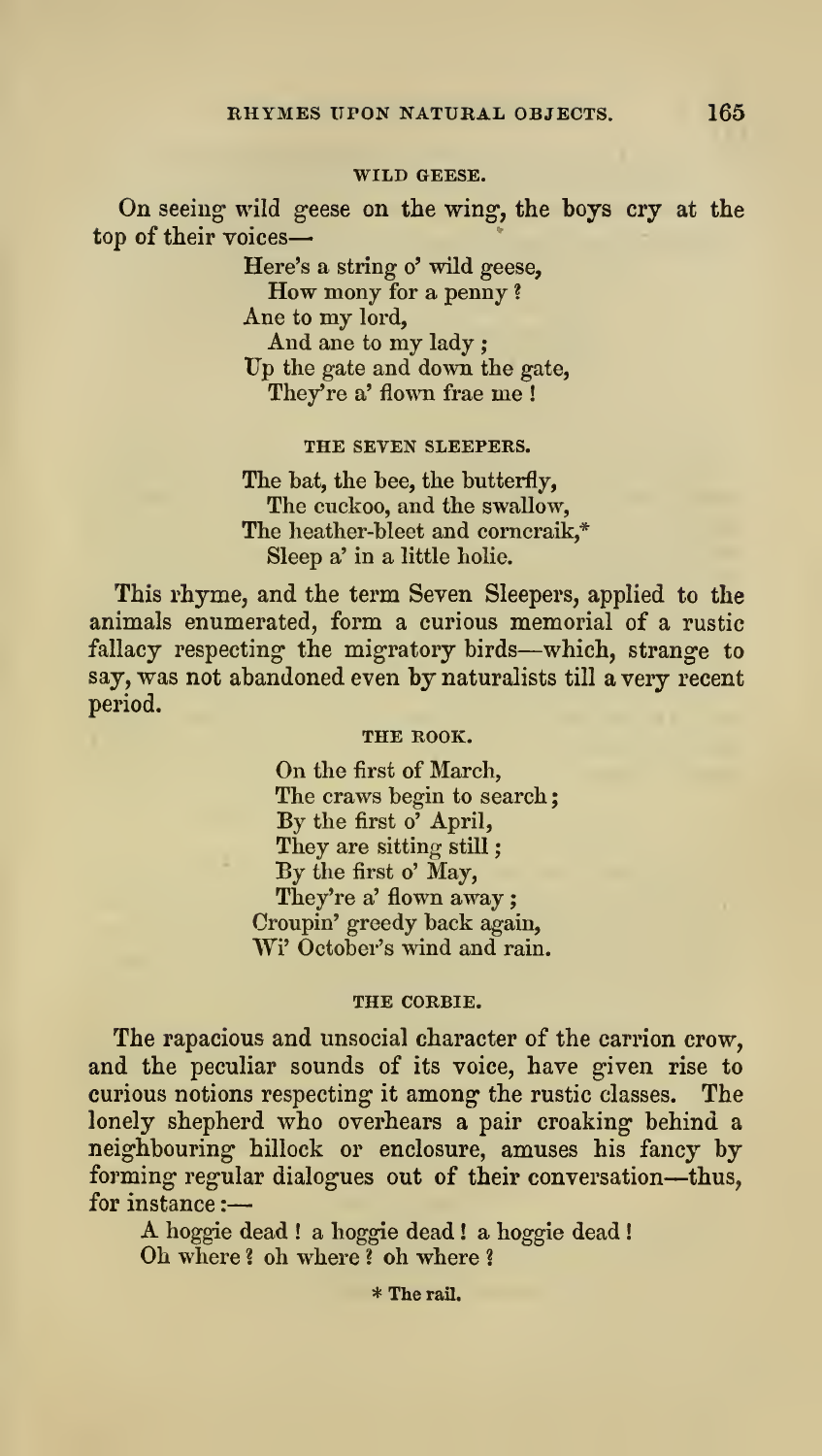Down i' 'e park ! down i' 'e park ! down i' 'e park Is't fat ? is't fat ? is't fat ? Come try ! come try ! come try !

So in Galloway ; but thus in Tweeddale :

Sekito says, there's a hogg dead ! Where ? where ? Up the bum ! up the bum Is't fat ? is't fat ? 'T's a' creesh ! 't's a' creesh  $!$ \*

#### THE MUIRHEN.

\* A circumstance worth recording occurred in Selkirkshire, when the black grouse became plentiful. It was formerly believed that the muirhen, as the female of the red grouse was called, had in her wild and muirland nature somewhat of the spirit of the " sons of Jonathan the son of Rechab;" and as she kept her young aloof from the haunts of man, and from all human cultivation, so neither could she ap proach his dwelling, nor eat his grain herself. That of old this has been the case, <sup>I</sup> make no doubt, because <sup>I</sup> well re collect when such a thing was unknown in that district; and this belief was corroborated by a proverb in ancient rhyme, namely

> The muirhen has sworn by her tough skin, She sal never eat of the carle's win;

and doubtless she long and unaccountably kept her oath. .... Now the muirhen makes as light of the oath of her ancestors as the descendants of Jonathan the Rechabite now do; and any day in October may be seen coveys of them, mixed with the black grouse, on the stubbles, seated on the

\* I am not aware of any rhyming reference being made in Scotland to the owl. The eccentric naturalist Waterton, in a curious paper on this animal (Essays on Natural History), says the only kind thing he has ever heard pro ceeding from the peasantry respecting it is the following, to the time of • Cease, rude Boreas : '—

> Once I was a monarch's daughter. And saton a lady's knee ; But am now a nightly rover, Banished to the ivy tree.

Crying hoo, hoo, hoo, hoo, hoo, hoo, Hoo, hoo, hoo, my feet are cold. Pity me ; for here you see me. Persecuted, poor, and old.

 $M$  details >\*/-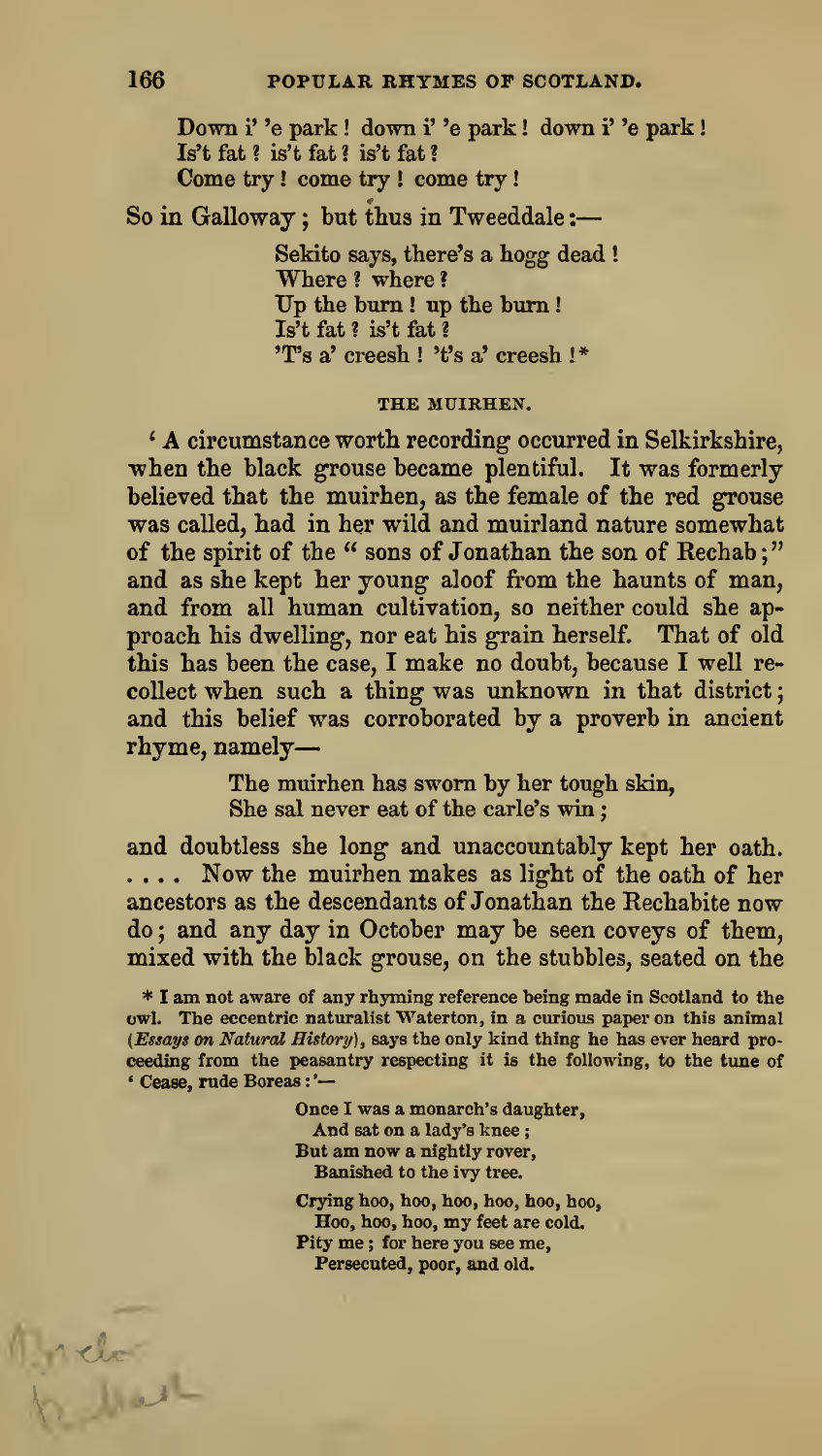stooks [sheaves], and ranged in lines on the top of the stone walls that bound the fields; greatly to the offence of the older shepherds, who speak of their corruption by the gray fowl, and repeat the proverbial rhyme.'—W. L. Notice of the Breeding of Woodcocks in Selkirkshire. Magazine of Natural History, 1837, p. 120.

DOMESTIC POULTRY.

Buy tobacco, buy tobacco I'll pay a'

This is the boys' interpretation of the cackle of the hen, being understood as an address from Dame Partlet to the old woman her mistress, encouraging her to partake freely of her favourite indulgence, on the strength of the addition just made to her wealth.

Sir Walter Scott was one day sitting drowsily after dinner at Abbotsford with a rural friend, when the twilight silence of the room was broken by the distant sound of the cackle of a hen. Immediately, to the no small amusement of his companion, the good-humoured host broke out with,  $^{\epsilon}$  Buy tobacco, buy tobacco;  ${I\!U}$  pay a'!' making a most ludicrous attempt to rise the octave at the conclusion, in which, it is hardly necessary to say (his musical gift being so slender), he signally failed.

A Dialogue.

Hen. Every day, An egg <sup>I</sup> lay, And yet I aye gang barefit, barefit!

Cock. I've been through  $a'$  the toun, Seeking you a pair o' shoon; Wad ye hae my heart out, heart out?

The above is designed to represent the ordinary clucking conversation of our domestic poultiy. In each case the words are spoken rapidly upon one note till the last couple of syllables, when the voice must descend, and suddenly rise again, the effect of which is to produce an amusing resemblance to the language of the two birds.

In Galloway, the hen's song is

The cock gaed to Rome, seeking shoon, seeking shoon. The cock gaed to Rome, seeking shoon, And yet I aye gang barefit, barefit!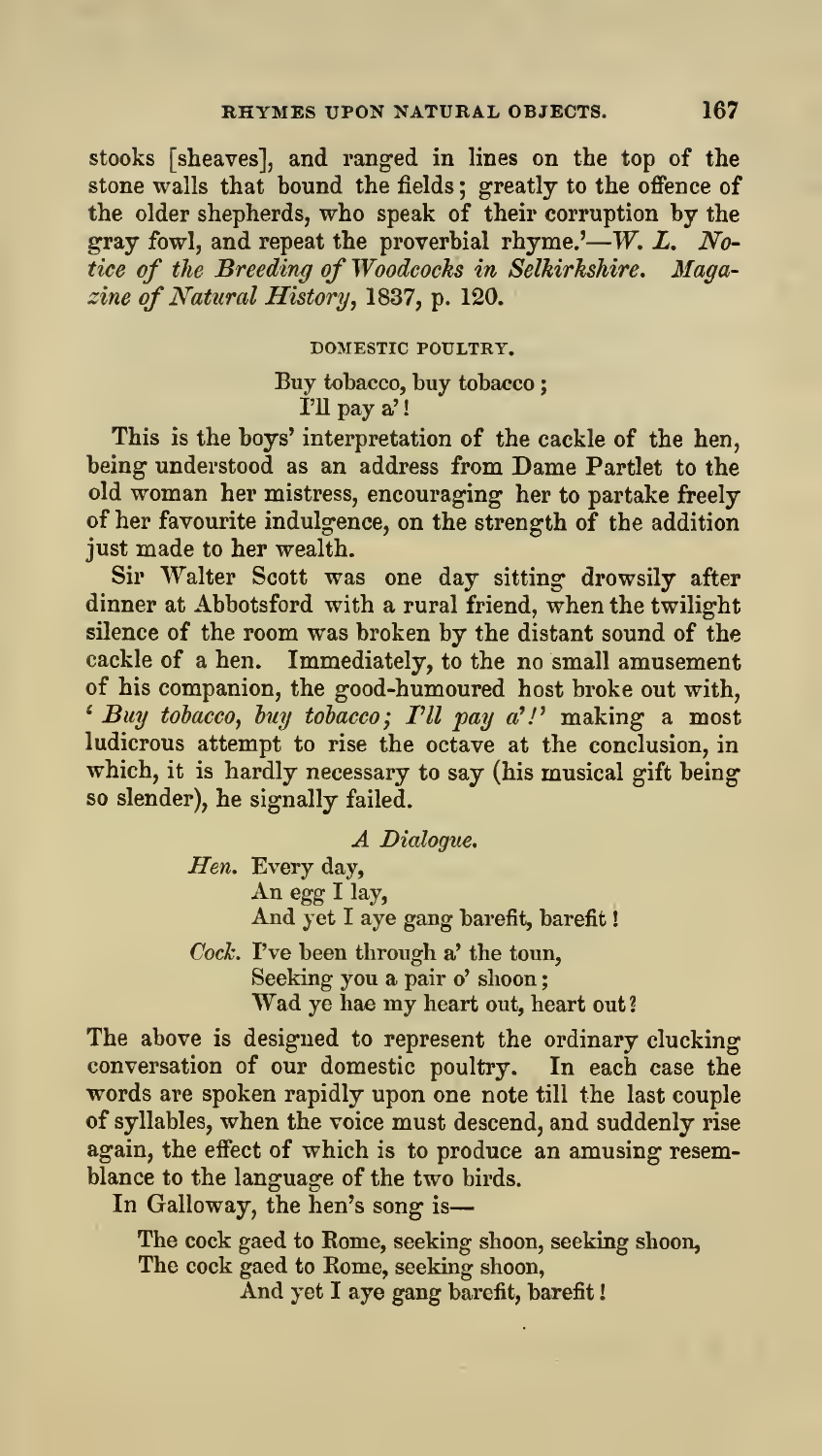archmations for Said by a

POPULAR RHYMES OF SCOTLAND.  $w_{\text{true}}$  168 POPULAR RHYMES OF

THE THRUSH.<br>In the Stewartry of Kirkcudbright, it is told that a cer- $\mu$  a cer-<br> $\mu$  in the Stewartry of Kirkcudorigins, it is tond that a cer-<br> $\mu$ , was one fine spring morning going home not quite sober, when to his amaze $m_3$  ccs  $k$  ment he heard a mavis saluting him with—

der Insulted him lancte to unch-c Lyele

very old Indep <u> Immendrem</u> about 1840 1 Franck

 $\frac{1}{\text{Complex}}\text{MyM}$  Gibbie Doak, Gibbie Doak, where hast tu been ?<br>  $\frac{1}{\text{Complex}}\text{MyR}$   $\frac{1}{\text{Complex}}\text{Ye}$  has been at the kirk, priein, priein, pr Ye hae been at the kirk, priein, priein, prieia !

> \* At the kirk priein ' is a very different thing in Scotland from ' at the kirk prayin'.' Gilbert had been sacrificing to Bacchus\* with some drouthy neighbours at the clachan, or village where the parish church is situated. The verse admirably expresses the song of the mavis.

#### THE SWALLOW,

Boys in the rural parts of Scotland delight in throwing stones at the swallow, as it skims the pool in search of flies, crying-

> Swallow, swallow, sail the water ; Ye'U get brose, and ye'U get butter.

#### ENIGMAS ON ANIMALS.

The merle and the blackbird. The laverock and the lark. The gouldy and the gowdspink, How many birds be that ?

The laverock and the lark, The baukie and the bat. The heather-bleet, the mire-snipe, How many birds be that ?

' Six ' would probably be a Southron's answer. In reality, only three in each case, the two words in each line being synonymes.

> Infir taris, inoknonis, Inmudeelsis, inclaynonis. Canamaretots ?

This, being pronounced very fast, is somewhat puzzling. The following is a key :-

\* To prie (properly prieve), is to taste.

 $6L$  K  $6L$   $R_0$   $R_1$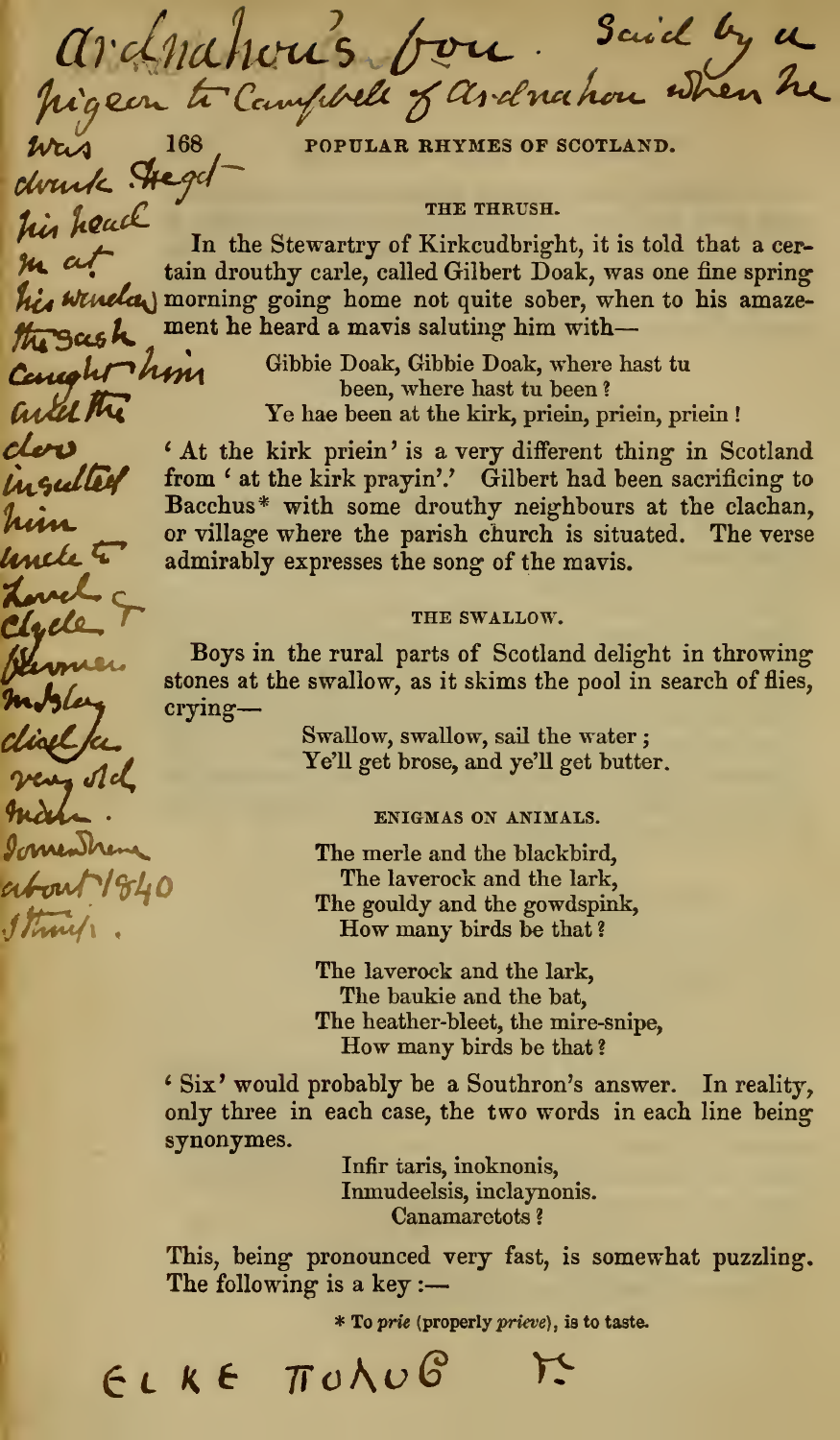PECS CIE Secunces.<br>RHYMES UPON NATURAL OBJECTS. 169  $\sim$   $\sim$   $\sim$   $\sim$   $\sim$   $\sim$   $\sim$   $\sim$ 

In fir tar is, in oak none is, In mud eels is, in clay none is. Can a mare eat oats?

## THE FLOUNDER.

Fishes are the only other order of vertebrate animals on which the boys of Scotland have exercised their rhymingpowers. The wry mouth of the flounder has given rise to the following, which is popular in Kincardineshire :-

> Said the trout to the fluke,<br>When did your mou' crook? My mou' was never even, Since I cam' by John's Haven.

John's Haven being a fishing-village in that county.

#### THE HADDOCK.

A semi-metrical proverb expresses the season at which the haddock and some other articles of aliment are supposed to be at their best—

A Januar haddock,<br>A Februar bannock,<br>And a March pint o' ale.

This, however, as far as the haddock is concerned, would appear questionable, as there is an almost universal notion that the young of this fish, at least, are best after a little of May has gone. Thus in the Mearns

> A cameral haddock's ne'er guid, Till it get three draps o' May flude.

In Northumberland they say

The herrings are na guid, Till they smell the new hay.

## THE EEL.

Boys, finding an eel, will say to it

Eelie, eelie, ator, Cast a knot upon your tail, And I'll throw you in the water.

So in Peeblesshire ; but in the Mearns

Eelie, eelie, cast your knot. And ye'U get back to your water-pot.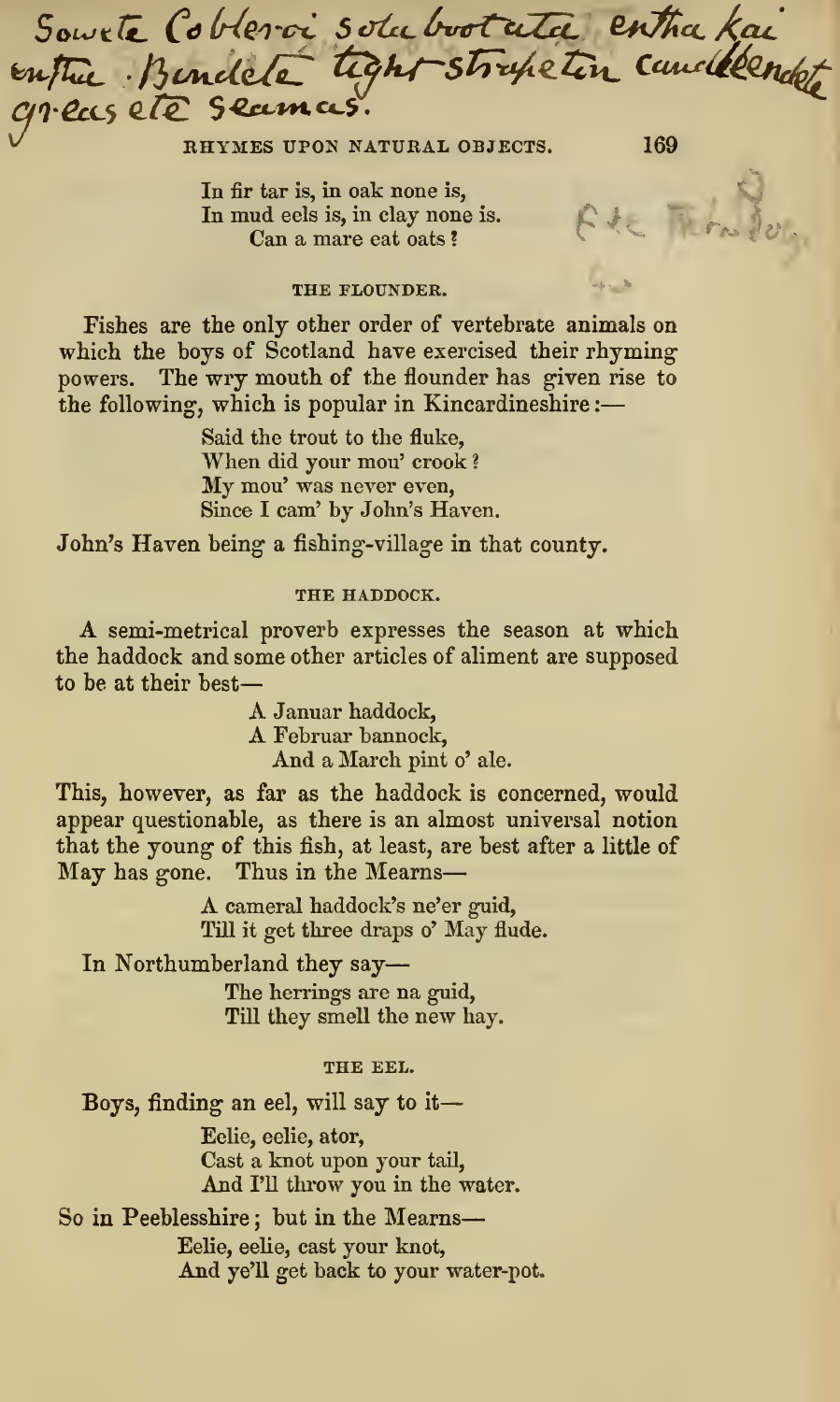# 170 POPULAR RHYMES OF SCOTLAND.

The object, after all, being to cause the animal to wriggle for their amusement.

#### THE OYSTER.

The herring loves the merry moonlight, The mackerel loves the wind ; But the oyster loves the dredging-sang, For they come of a gentle kind.

Scott puts the above into the mouth of Elspeth Mucklebacket in ' The Antiquary.' A dredging-song, <sup>a</sup> strange jumble of nonsense, is given in Herd's Collection. One couplet of it presents the reason for the use of such dit ties—

> The oysters are a gentle kin'. They winna tak' unless ye sing.

#### THE MUSSEL.

The fact of the mussel not being in season in summer, is indicated by—

> When the pea's in bloom, The mussel's toom

that is, empty.

#### THE LADY-BIRD.

This pretty small insect, Coccinella septem-punctata, seems to have excited the imagination of the young in all countries where it exists. In Germany, where it is called Marienwurmchen (the Virgin Mary's chafer), nearly a translation of our own appellation, there is a beautiful song to it, to be found in the preface to German Popular Stories, by the late Edgar Taylor. The Scottish youth are accustomed to throw it into the air, singing at the same time

> Lady, Lady Landers, Lady, Lady Landers, Take up your coats about your head, And fly away to Flanders !

Or, in Kincardineshire

King, King Gollowa, Up your wings and fly awa'; Over land and over sea, Tell me where my love can be !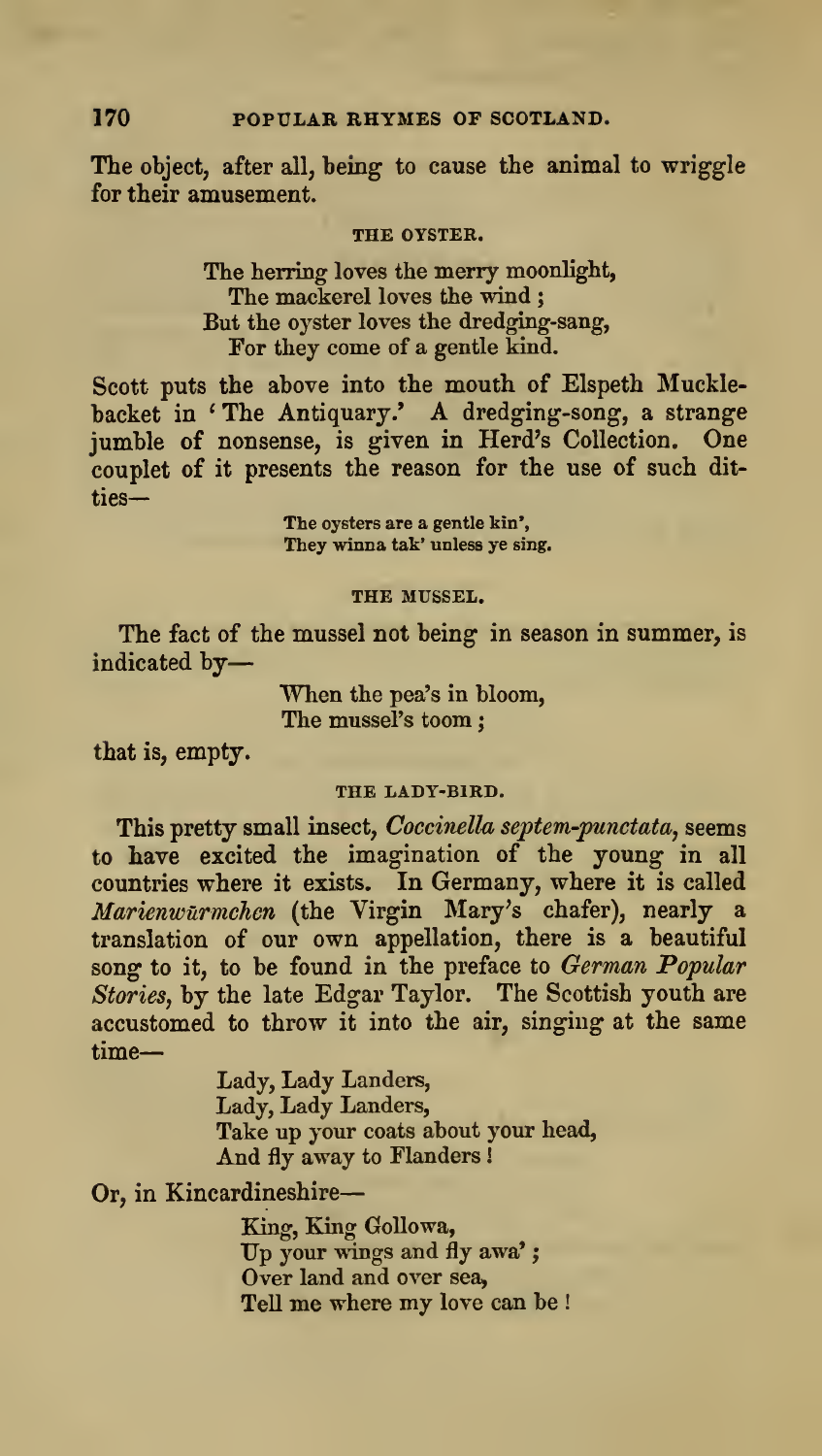In England, children are accustomed to throw the insect into the air, to make it open its wings and take to flight, singing-

> Lady-bird, lady-bird, fly away home, Your house is afire, your children's at home, All but one that ligs under a stone, Ply thee home, lady-bird, ere it be gone.

At Vienna, the children do the same thing, crying

Käferl', käferl', käferl', Flieg nach Mariabrunn, Und bring uns ä schone sun.

That is as much as to say, in the language of a Scottish youth

Little birdie, little birdie. Fly to Marybrunn, And bring us hame a fine sun.

Marybrunn being a place about twelve English miles from the Austrian capital, with a miracle-working image of the Virgin, who often sends good weather to the merry Viennese. The lady-bird is always connected with fine weather in Germany.

# THE SNAIL.

The snail is saluted in the following couplet by the boys of Forfarshire :

> Willie, my buck, shoot out your horn, And you'll get milk and bread the morn.

In other districts, it is supposed that good weather is prognosticated by the creature appearing to obey the injunction

Snailie, snailie, shoot out your horn,

And tell us if it will be a bonnie day the morn.\*

There is a notion prevalent all over Scotland, that an unusually large species of snail—probably the  $Helix$  po-<br>matia—was kept by the monks in former days about their convents and monasteries, and that it is still rife about the

\* In England, the snail scoops out hollows, little rotund chambers, in limestone, for its residence. This habit of the animal is so important in its effects, as to have attracted the attention of geologists, one of the most dis tinguished of whom (Dr Buckland) alluded to it at the meeting of the British Association at Plymouth in 1841. The following rhyme is a boy's invocation to the snail to come out of such holes, and other places of retreat resorted to by it :—

Snail, snail, come out of your hole, Or else <sup>I</sup> will beat you as black as a coal.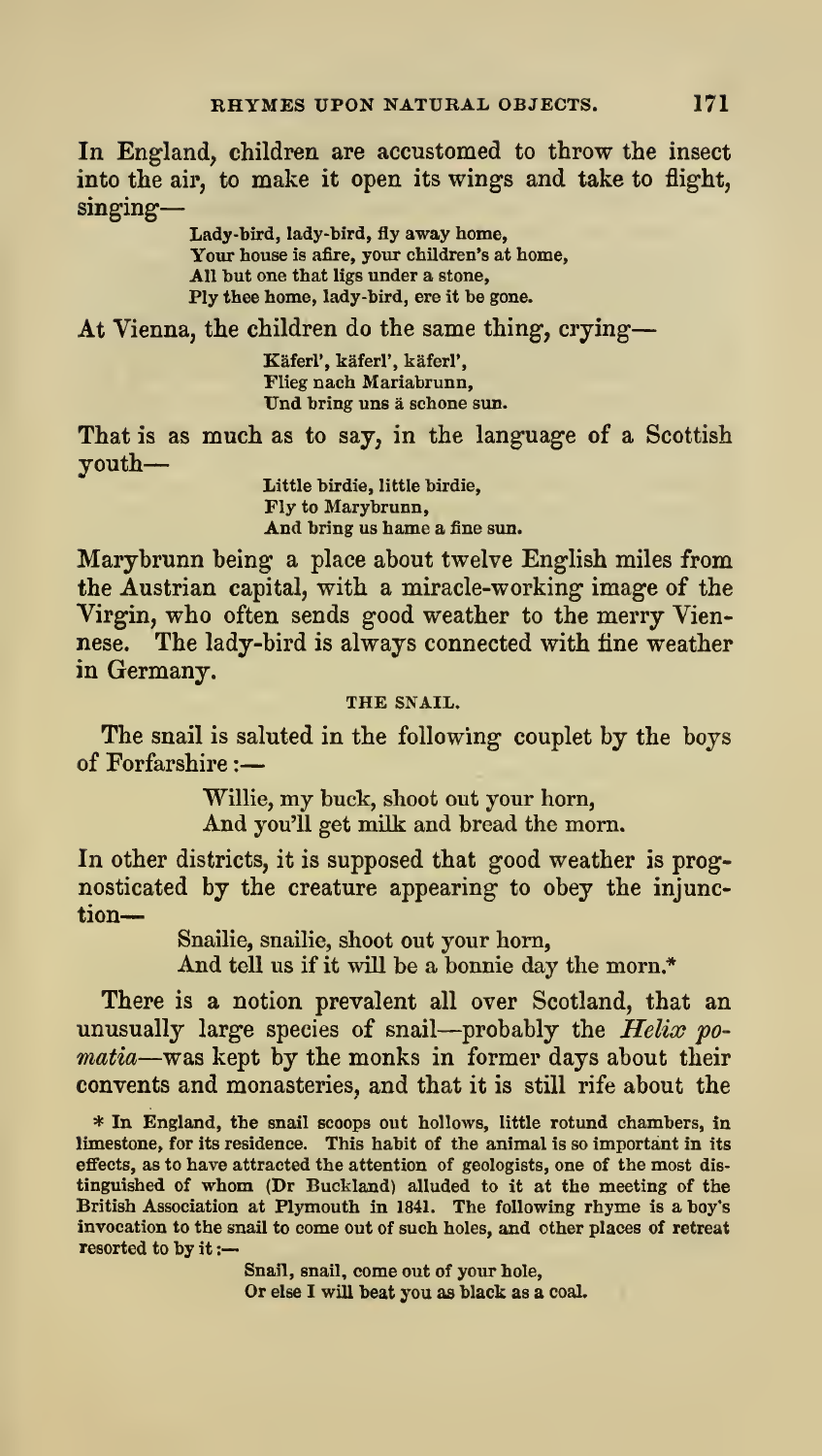ruins of religious houses. The vulgar also tell the fol lowing-story, which, from its universality, seems to have some truth at bottom. In a time of long-enduring famine in a past age, when all people looked attenuated and pale from low diet, it was observed with surprise of two poor old women, that they continued to be fat and fair. They were suspected of witchcraft, as the only conceivable means of their keeping up the system at such <sup>a</sup> time—were seized, and subjected to examination. With much reluctance, and only to escape a threatened death of torment, they confessed that, in the previous autumn, when the state of the harvest gave token of coming dearth, they had busied themselves in collecting snails, which they salted as provisions ; and by dieting on these creatures, which furnished a wholesome, if not an agreeable food, they had lived in comparative comfort all winter. The discovery in their house of two barrels, still containing a large amount of this molluscous provision, confirmed the tale, and they were set at liberty, not without some approbation of their foresight, and the pious wisdom they had shown in not rejecting any healthful fare which Providence had placed at their command.

ON BEES.<br>A Forfarshire rhyme-

The todler tyke has a very guid byke. And sae has the gairy bee ; But leese me on the little red-doup, Wha bears awa' the grie.

#### TREES AND HERBS.

The rhymes respecting the vegetable kingdom are comparatively few. Reference is supposed to be made to some old law in the following :

> The aik, the ash, the elm-tree, They are hangiug a' three.

That is, it was a capital crime to mutilate these trees. Variation

> The aik, the ash, the elm-tree, Hang a man for a' three, And ae branch will set him free.

Another variation

The oak, the ash, and the ivy-tree. Flourish best at hame, in the north countrie.